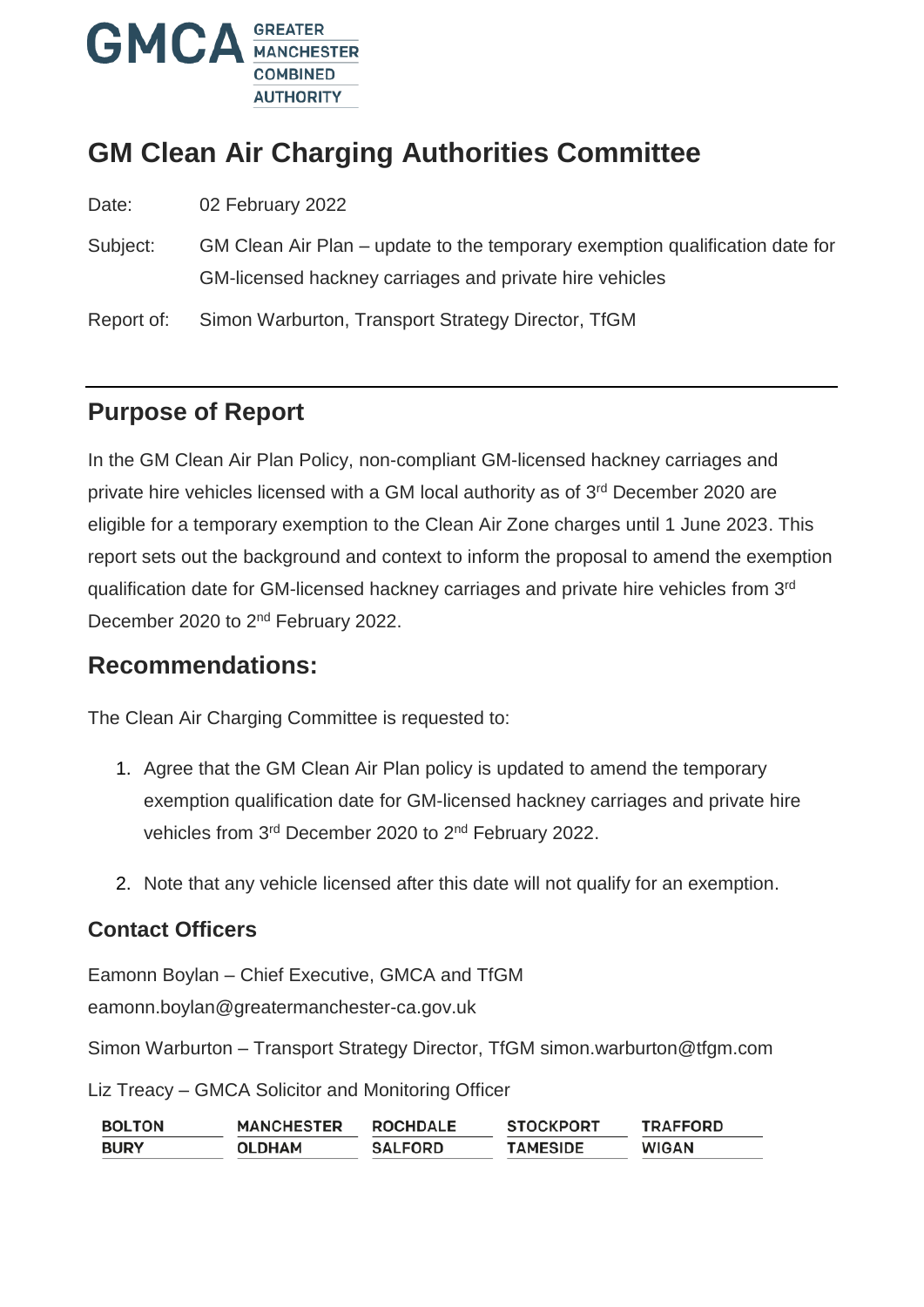liz.treacy@greatermanchester-ca.gov.uk

Megan Black – Interim Head of Logistics & Environment

megan.black@tfgm.com

#### **Equalities Impact, Carbon and Sustainability Assessment:**

The GM CAP is a place-based solution to tackle roadside  $NO<sub>2</sub>$  which will have a positive impact on carbon.

#### **Risk Management**

Initial risk register set out in Clean Air Plan OBC (March 2019).

#### **Legal Considerations**

Amending or removing the criteria for exemption qualification date will not adversely affect the trade and extending the exemption to all GM Licensed vehicles as of the committee decision can be clearly communicated to the trade, therefore this policy amendment does not require further consultation activity.

#### **Financial Consequences – Revenue**

Initial Financial Case set out in Clean Air Plan OBC (March 2019), with all development and delivery costs to be covered by central Government.

#### **Financial Consequences – Capital**

Initial Financial Case set out in Clean Air Plan OBC (March 2019), with all development and delivery costs to be covered by central Government.

#### **Number of attachments to the report: 0 (zero)**

#### **Comments/recommendations from Overview & Scrutiny Committee**

Not applicable.

### **Background Papers**

- 20 January 2022, report to AQAC: GM Clean Air Plan A628/A57, Tameside Trunk Road Charging Scheme update
- 20 January 2022, report to AQAC: GM Clean Air Plan Financial Support Scheme Jan 22 Update
- 20 January 2022, report to AQAC: GM Clean Air Plan Clean Air Zone Discount & Exemptions Applications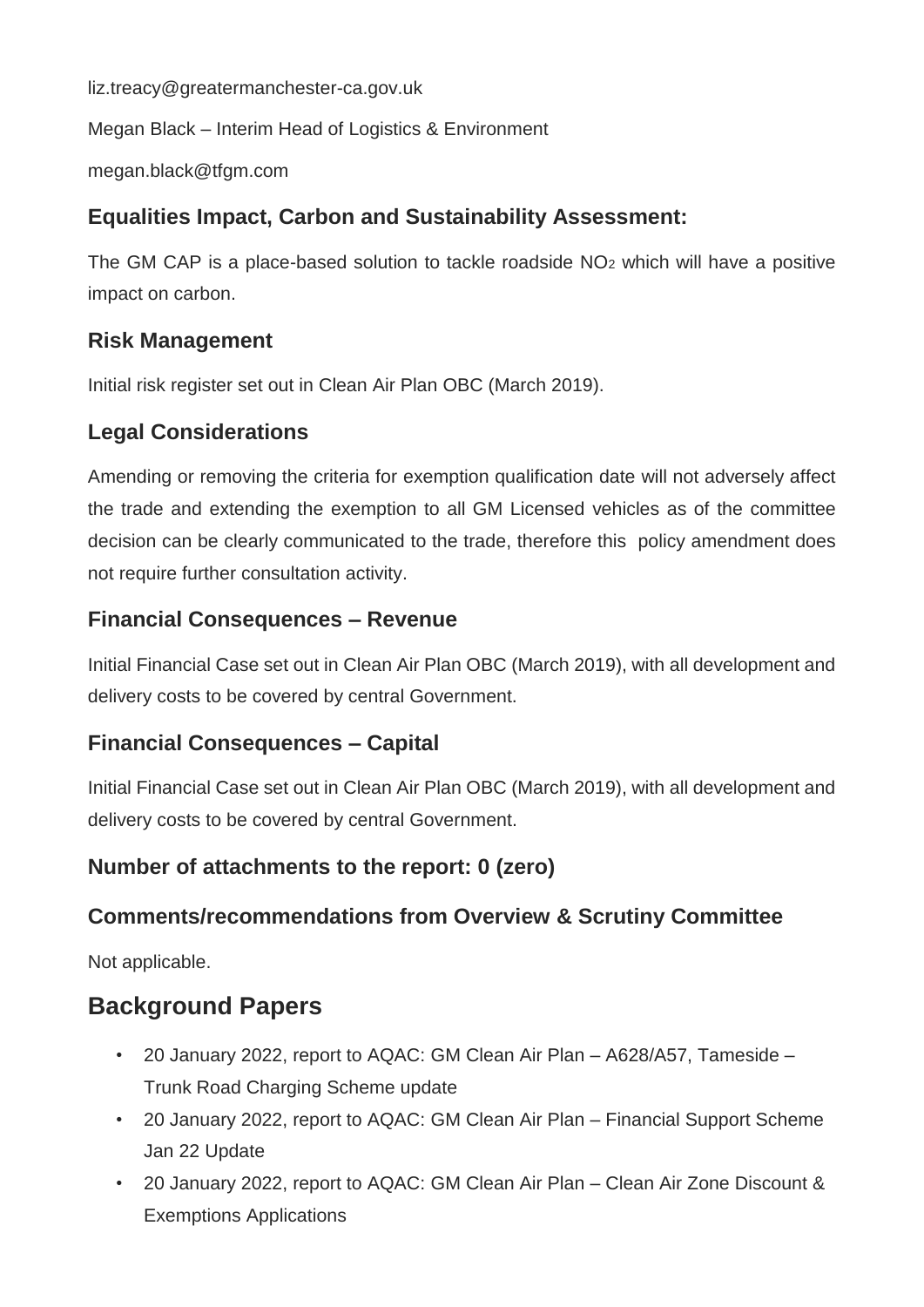- 18 November 2021, report to AQAC: GM Clean Air Plan GM Clean Air Funds assessment mechanism
- 18 November 2021, report to CACC: GM Clean Air Plan GM Clean Air Plan Policy updates
- 13 October 2021, report to AQAC: GM Clean Air Plan Operational Agreement for the Central Clean Air Service
- 13 October 2021, report to CACC: GM Clean Air Plan Showmen's Vehicle **Exemption**
- 13 October 2021, report to CACC: GM Clean Air Plan Clean Air Zone daily charge refund policy
- 13 October 2021, report to CACC: GM Clean Air Plan A628/A57, Tameside Trunk Road Charging Scheme
- 21 September 2021, report to AQAC: GM Clean Air Plan Clean Air Zone: Camera and Sign Installation
- 21 September 2021, report to AQAC: GM Clean Air Plan Bus Replacement Funds
- 25 June 2021, report to GMCA: GM Clean Air Final Plan
- 31 January 2021, report to GMCA: GM Clean Air Plan: Consultation
- 31 July 2020, report to GMCA: Clean Air Plan Update
- 29 May 2020, report to GMCA: Clean Air Plan Update
- 31 January 2020, report to GMCA: Clean Air Plan Update
- 26 July 2019, report to GMCA: Clean Air Plan Update
- 1 March 2019, report to GMCA: Greater Manchester's Clean Air Plan Tackling Nitrogen Dioxide Exceedances at the Roadside - Outline Business Case
- 11 January 2019, report to GMCA/AGMA: Clean Air Update
- 14 December 2018, report to GMCA: Clean Air Update
- 30 November 2018, report to GMCA: Clean Air Plan Update
- 15 November 2018, report to HPEOS Committee: Clean Air Update
- 26 October 2018, report to GMCA: GM Clean Air Plan Update on Local Air Quality **Monitoring**
- 16 August 2018, report to HPEOS Committee: GM Clean Air Plan Update
- UK plan for tackling roadside nitrogen dioxide concentrations, Defra and DfT, July 2017

# **Tracking/ Process**

Does this report relate to a major strategic decision, as set out in the GMCA Constitution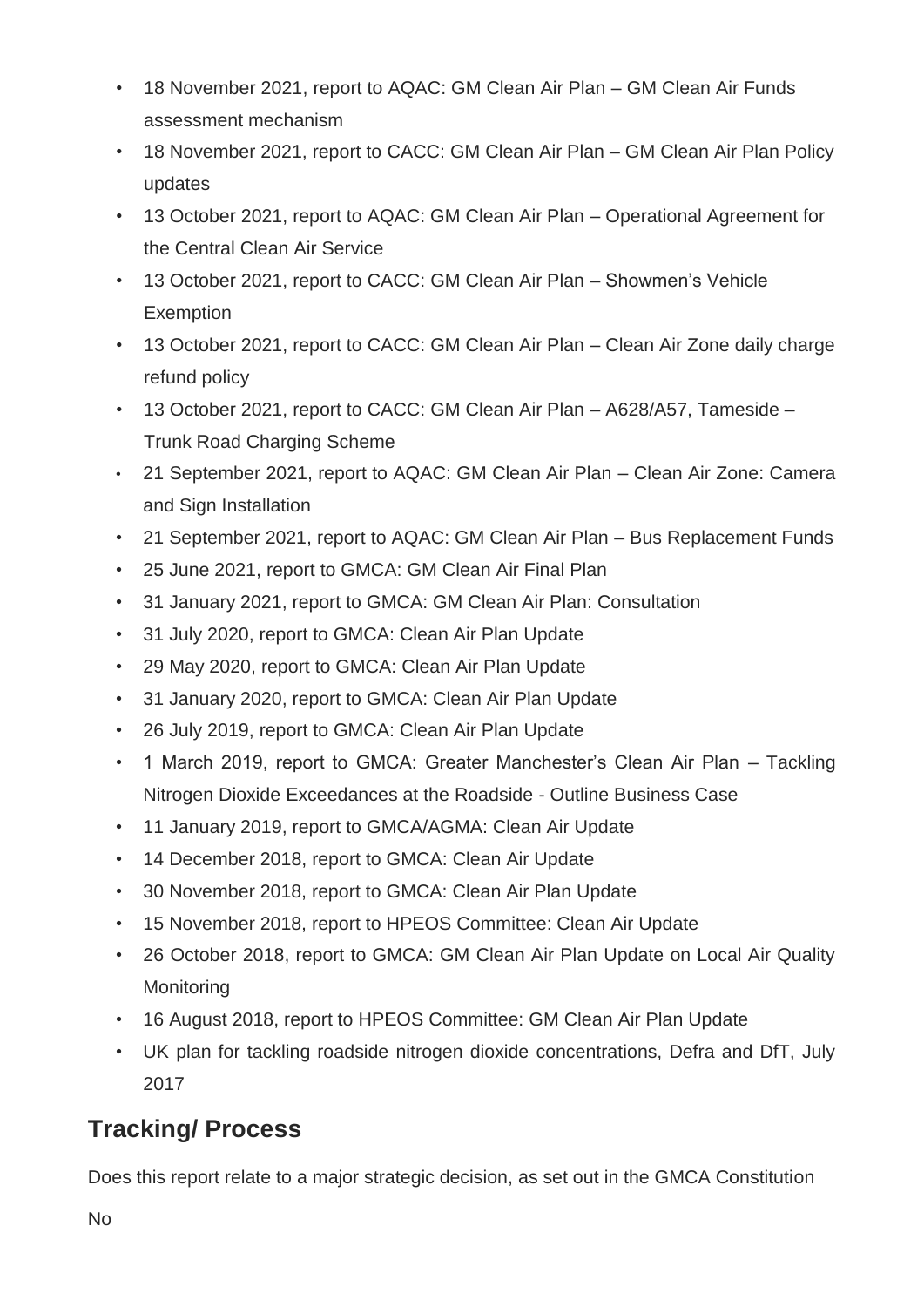# **Exemption from call in**

Are there any aspects in this report which means it should be considered to be exempt from call in by the relevant Scrutiny Committee on the grounds of urgency? No

# **GM Transport Committee** Not applicable

# **Overview and Scrutiny Committee Not applicable**

# **1. Background**

 $\overline{a}$ 

- 1.1.The Government has instructed many local authorities across the UK to take quick action to reduce harmful Nitrogen Dioxide (NO2) levels following the Secretary of State issuing a direction under the Environment Act 1995. In Greater Manchester, the 10 local authorities, the Greater Manchester Combined Authority (GMCA) and Transport for Greater Manchester (TfGM) are working together to develop a Clean Air Plan to tackle NO<sup>2</sup> Exceedances at the Roadside, herein known as Greater Manchester Clean Air Plan (GM CAP).
- 1.2.The core goal of the GM CAP is to address the legal requirement to achieve compliance with the legal Limit Value (40  $\mu$ g/m<sup>3</sup>) for NO<sub>2</sub> identified through the target determination process in Greater Manchester in the "shortest possible time" in line with legislation and Government guidance.
- 1.3.The Secretary of State issued a direction to the 10 local authorities in Greater Manchester in March 2020 that requires them to take steps to implement the local plan for NO<sup>2</sup> compliance, so that compliance with the legal limit for nitrogen dioxide is achieved in the shortest possible time, and by 2024 at the latest, and so that exposure to levels above the legal limit for nitrogen dioxide are reduced as quickly as possible.
- 1.4.An eight-week statutory consultation on the GM CAP proposals took place in Autumn 2020. A report that set out the Greater Manchester Final Clean Air Plan and policy following a review of all the information gathered through the GM CAP consultation and wider data, evidence and modelling work has been agreed by the ten GM Local Authorities.
- 1.5. This includes the GM Clean Air Plan Policy<sup>1</sup>, that outlines the boundary, discounts, exemptions, daily charges of the Clean Air Zone as well as the financial support

<sup>1</sup>[https://assets.ctfassets.net/tlpgbvy1k6h2/2VNncClzejAvGh3CrVn0oo/827368f3971b13b9d79525c7c7a6009](https://assets.ctfassets.net/tlpgbvy1k6h2/2VNncClzejAvGh3CrVn0oo/827368f3971b13b9d79525c7c7a60094/GM_Clean_Air_Plan_Policy_following_Consultation.pdf) [4/GM\\_Clean\\_Air\\_Plan\\_Policy\\_following\\_Consultation.pdf](https://assets.ctfassets.net/tlpgbvy1k6h2/2VNncClzejAvGh3CrVn0oo/827368f3971b13b9d79525c7c7a60094/GM_Clean_Air_Plan_Policy_following_Consultation.pdf)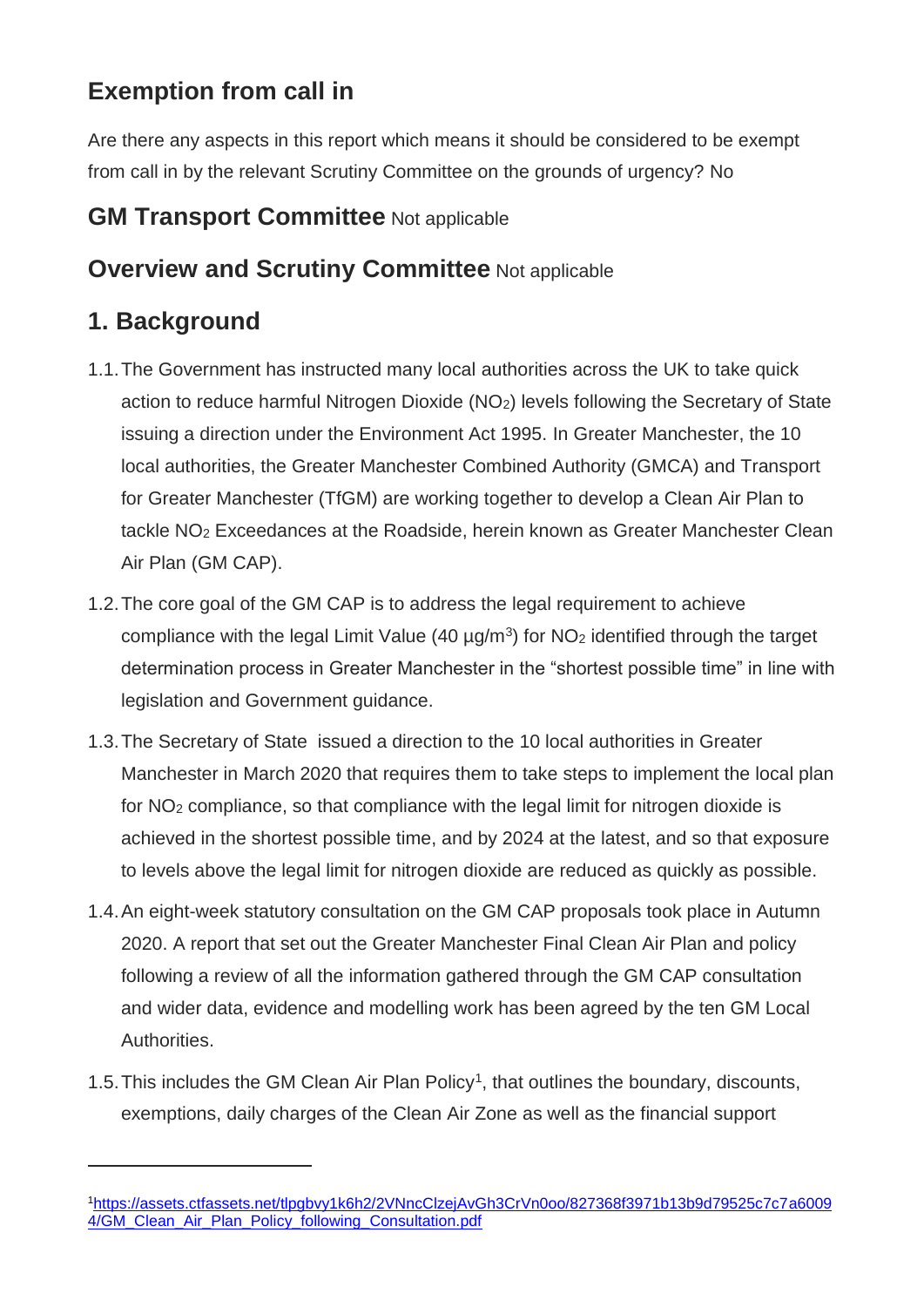packages offered towards upgrading to a compliant vehicle, including the eligibility criteria to be applied.

# **2. Temporary exemption for GM-licensed hackney carriages and private hire vehicles**

- 2.1. The GM Clean Air Plan policy was developed with policy principles underpinning the policy design, they included:
	- The policy should provide, where possible, parity with other impacted vehicle owners.
	- The policy should support the GM minimum licensing standards for hackney carriage and private hire vehicles, and align where possible .
	- The policy should provide, where possible, encouragement for out of towners to licence with a GM authority and all those licensed with a GM authority to remain licensed with that authority.
- 2.3. A temporary exemption for non-compliant GM-licensed taxis and private hire vehicles was agreed following the 2020 consultation. This was put in place to support those with GM licensed vehicles on 3 December 2020 (the closing date of the consultation) to upgrade their vehicles by providing them with a longer lead in time to upgrade their vehicle. The policy currently states:

*Hackneys and Private Hire Vehicles (PHVs), which are licensed to one of the 10 GM Authorities as of the 3rd December 2020 are eligible for a temporary exemption until 31st May 2023. After 31st May 2023, non-compliant vehicles will be charged.*

2.4. The rationale for this exemption is:

*The evidence from the COVID-19 impacts analysis shows major impacts on the GM taxi trade. This exemption recognises GM licenced hackneys and private hire vehicles require time to recover from the financial effects of COVID-19 and to invest in upgrades to compliant alternatives before a charge is applied.*

2.5. The rationale for the exemption still stands, however, the exemption's eligibility requirement to have a vehicle licensed on 3 December 2020 has not been widely